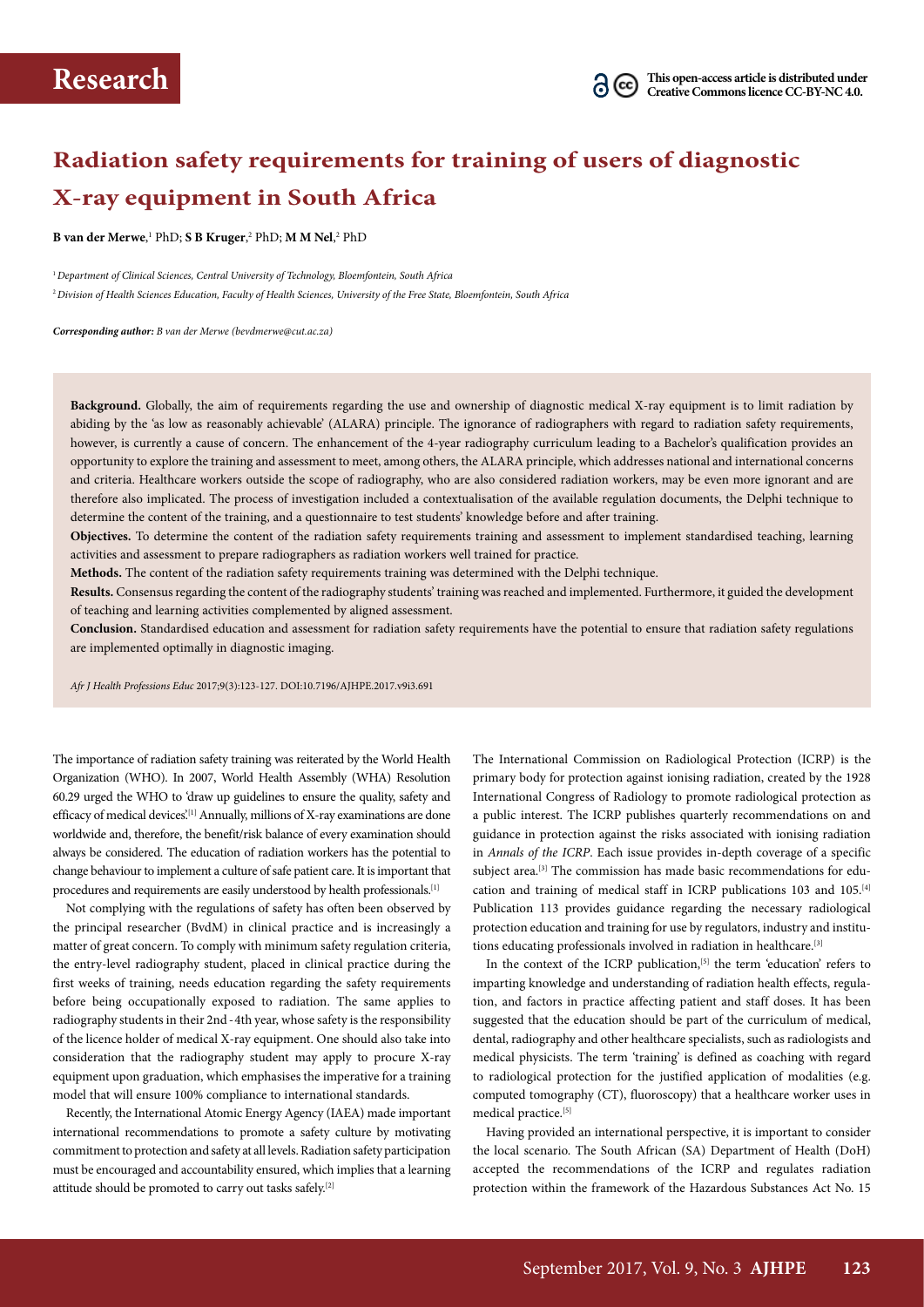of 1973.[4] This act stipulates that the Minister of Health, and specifically the Director-General of Health, may issue licences to manufacturers, importers and users of electromedical (X-ray) equipment. X-ray equipment comprises electronic products (X-rays) and is considered a Group III hazardous substance. Group III hazardous substances are regulated by Regulation 1332 (regulations concerning the control of electronic products).<sup>[6]</sup> The SA DoH applies international standards as requirements and guidelines through the Directorate Radiation Control (DRC). The DRC issues a licence if the product and usage comply with the legislative and international requirements for safety and performance.[4] Two documents are effective when a licence is issued, i.e.: (*i*) 'Code of practice for users of medical X-ray equipment';[7] and (*ii*) 'Requirements for licence holders with respect to quality-control tests for diagnostic X-ray imaging systems.<sup>[8]</sup>

The requirements in these two documents were contextualised as criteria in the Delphi document to determine the content of the training for radiography students. It is important that radiographers as radiation workers and users of X-ray equipment are aware of the legislation and regulations underpinning the use of the equipment. They must therefore be informed that the documents exist and consequently be educated in the regulations before applying them.

# **Standardised training of radiation safety regulations in SA**

The responsibilities of licence holders of medical X-ray equipment are listed in the 'Code of practice for users of medical X-ray equipment'.<sup>[7]</sup> Apart from equipment requirements, the licence holder and responsible person must ensure that those who are occupationally exposed to ionising radiation (radiation workers) are identified and issued with personal radiation monitoring devices (PRMDs). Diagnostic radiographers employed in radiography departments and radiography students in training, who are occupationally exposed to radiation, are therefore radiation workers.[4]

The code further mandates that every radiation worker receives 'education regarding the risks and safety rules of ionising radiation; that protective clothing, devices and equipment are provided and properly used; radiation safety rules are communicated to and followed by all personnel; operational procedures are established and maintained to ensure that the radiation exposure to workers, patients and public is kept [as low as reasonably achievable] ALARA without compromising the diagnostic efficiency of the result; and lastly, that workers are educated in the hazards and risks of ionising radiation.<sup>[7]</sup>

Entry-level radiation workers, e.g. 1st-year radiography students, are legally required to be monitored and issued with PRMDs (commonly referred to as dosimeters) as soon as they are placed in clinical practice. No standardised monitoring of the required education is currently in place. The dosimeter can be ordered from the Radiation Protection Service (RPS) of the SA Bureau of Standards (SABS). The only DRC requirement before registration as a radiation worker and subsequent issuing of the dosimeter, is that a new radiation worker must undergo a medical examination to determine fitness to work.[7] This implies that a licence holder may order dosimeters without submitting proof of education of radiation workers regarding ionising radiation safety. The concern is that the responsibility of the training institution is not signified, which may be the reason for the lack of vigilance observed in clinical practice in terms of the application of certain radiation safety principles.

Radiography training institutions have different policies regarding the training and issuing of dosimeters to 1st-year radiography students. As a

rule, the department in which the student is placed for clinical practice is responsible to register the radiation worker and order the dosimeters. The status quo at one training institution may be that the clinical department issues the dosimeters, while the training institution in due course incorporates the radiation safety lectures combined with a radiation protection test. In another setting, dosimeters may be issued within the first week of clinical practice, only to lecture on the academic aspects of dosimeters and radiation risks over the course of a year. These varying procedures result in an unfavourable situation, where the training institution places the radiation safety responsibility of the radiation worker solely on the hospital or practice where the 1st-year student is assigned to for workplace learning. The education of these members of staff regarding radiation is not formally monitored in most hospitals.<sup>[9]</sup> The researcher observed ignorance regarding the wearing of dosimeters, confirming that human error must be considered.<sup>[10]</sup>

The responsibilities of licence holders of X-ray equipment are further outlined in the 'Requirements for licence holders with respect to qualitycontrol tests for diagnostic X-ray imaging systems'*.* [8] This document emphasises the acceptance and quality-control tests of diagnostic X-ray equipment. Since 31 March 2009, an inspection body, approved by the DoH or an appropriately trained professional registered with the Health Professions Council of South Africa (HPCSA) as a medical physicist, must perform all the acceptance and routine tests. Radiographers, however, are responsible for the routine tests; it is important that they are not only familiar with the requirements, but also equipped to perform thse tests, interpret the tests and adjust necessary parameters to maintain safety on a daily basis. The training must therefore include quality testing of X-ray equipment.

The Central University of Technology (CUT) in Bloemfontein, SA, had the privilege to engage in a curriculum review process that led to CUT being one of the first training institutions for radiography in the country to implement a 4-year qualification in radiography in 2014. The curriculum development process provided an opportunity to determine appropriate content for the radiation safety and quality-control requirements training module. By using the Delphi technique, content was confirmed for basic outcomes for 1st-year radiography students (representing the entry-level radiation worker issued with a dosimeter), and advanced outcomes for 3rdyear radiography students (representing the licence holder, responsible person and qualified radiographer). The development of teaching and learning activities and assessment strategies for radiography radiation safety based on the findings of the Delphi survey will be reported in separate publications.

## **The Delphi technique**

In this study, the Delphi technique was used to reach consensus $[11]$  on the content of the radiation safety regulations training course. The technique differs from other methods of gathering data from a group of people, as it involves a research team, who are involved collectively with the goal of enhancing the quality and utilisation of the research.<sup>[11]</sup>

The Delphi technique is a decision-making process that has been used for planning and collective decision-making, not only in the field of technology, but also in healthcare and education.<sup>[12]</sup> In the decision to use the Delphi technique, we took cognisance of two inferences, i.e. that decisions are more valid if the judgement of a group of people is involved, and the possibility that the group members may be influenced by one another if decisionmaking occurs in the presence of the group.[13]

A study by Skulmoski *et al.*[14] indicates that because of the flexibility of the Delphi process, the method may be adapted creatively for most studies. Their study provides proof of numerous three-round studies with successful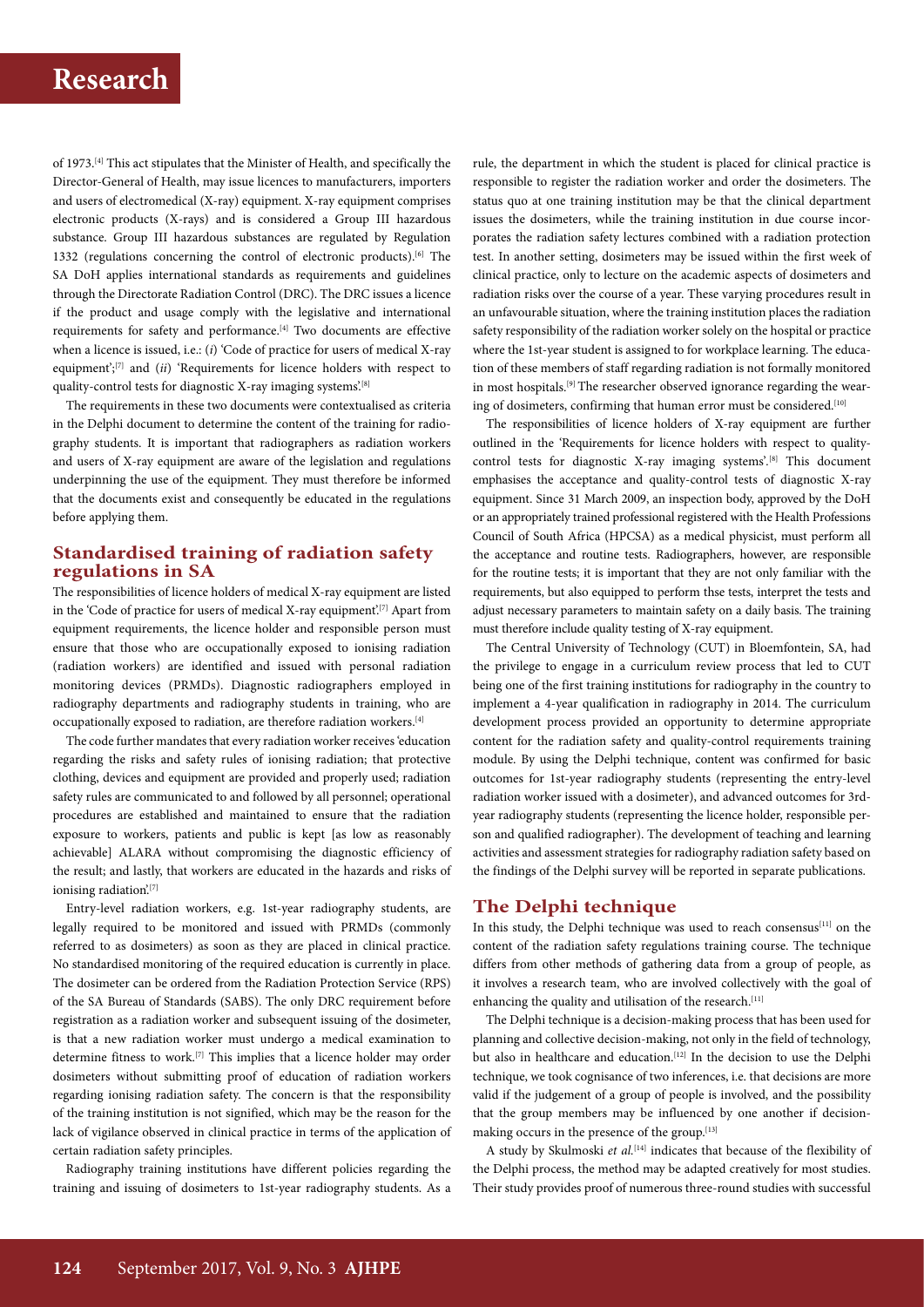# **Research**

effects. The current study, however, required four rounds. In the fourth round, the panellists were informed that if they wished they could change their opinion. Stability in this study was declared when participants did not change the selection in more than one round.<sup>[15]</sup>

The Delphi technique was used in this study to establish a set of criteria needed for the development and implementation of a training course for diagnostic radiography students. The process involved a quantitative approach that was appropriate for determining the objectives for the radiation safety training course. On the Delphi questionnaire the participants had to respond by making choices between various statements; they were granted opportunities to add comments or suggestions. The latter gave the panellists an opportunity for inductive reasoning and to make unique contributions.[16] The questionnaire encouraged expression of the expert opinion of the panellists by indicating in the information document that the responses would be incorporated in follow-up rounds. The controlled anonymous feedback is a positive characteristic of the process, rendering it suitable to receive feedback from individuals who are physically separated.<sup>[17]</sup>

## **Method**

Data collection entailed a Delphi process that was mainly quantitative, with an invitation to panellists to add comments or suggestions. The qualitative findings were reported by incorporating the comments in the follow-up rounds of the Delphi process. The research was aimed at improving the current practice of radiation safety training of radiographers and was, therefore, considered action research.<sup>[18]</sup> The processes of action and research was integrated because the teaching activities and assessment were developed after the Delphi survey and aligned with the criteria accepted through the Delphi process.<sup>[18]</sup>

## **Participants in the Delphi questionnaire**

The 10 participants in the Delphi questionnaire were experts in the field of diagnostic imaging. The panel included lecturers at higher education institutions involved in radiography training, medical physicists involved in quality tests in diagnostic departments, diagnostic radiography managers of radiography departments and the DRC. The researcher selected the Delphi participants based on the expected value they would add to the study.<sup>[18]</sup> The sample consisted of 10 individuals from several institutions that consented to participate in the Delphi process, including male and female participants considered knowledgeable in the code of practice for users of medical X-ray equipment and the DoH requirements for licence holders of diagnostic imaging systems. The lecturers were involved in the modules pertaining to radiation protection, and the radiography managers were involved in quality control of medical imaging systems.

### **Ethical approval**

Ethical approval for this project (ref. no. ECUFS 74/2013) was obtained from the Ethics Committee, Faculty of Health Sciences, University of the Free State (UFS). The Delphi procedure was commenced with an invitation letter regarding the purpose of the study, the process and the duration of the study; the participants gave written consent upon receipt of the invitation.<sup>[18]</sup> Each participant's response was colour coded to reflect anonymity.

## **Compilation of the Delphi questionnaire**

The SA DoH requirement statements for licence holders of medical X-ray equipment, contained in the 'Code of practice for users of medical X-ray

equipment'<sup>[7]</sup> and 'Requirements for licence holders with respect to qualitycontrol tests for diagnostic X-ray imaging systems'<sup>[8]</sup> were presented as 418 criteria in the Delphi questionnaire. Each statement had to be evaluated for inclusion in a basic training course before dosimeters could be issued to the beginner radiation worker, or the advanced training course for the potential licence holder of X-ray equipment. The options were stated on a 4-point Likert scale. These points were defined as follows:  $1 =$  both courses;  $2 =$  basic only;  $3 =$  advanced only; and  $4 =$  none. The layout of the questionnaire was divided into the following sections:

- 1. General definitions and licensing conditions (*n*=84)
- 2. Responsibilities of licence holders/responsible person (*n*=18)
- 3. Operators of equipment and radiation workers (*n*=38)
- 4. Radiation protection of patients (*n*=81)
- 5. Radiation protection for the radiation worker (*n*=77)
- 6. Quality-control tests for diagnostic medical systems (*n*=94)
- 7. The training course (*n*=26).

Space was provided for comments for each specific statement and at the end of the section for additional comments deemed necessary by the panellists.

## **Section 1. General definitions and licensing conditions**

This section dealt with the requirements and recommendation documents for radiation safety associated with the use of medical diagnostic X-ray equipment. It also dealt with the licensing conditions for medical X-ray equipment, with specific reference to the requirements of the apparatus for diagnostic use. The adherence to specific conditions for premises of X-ray equipment was stated in detail. This section was divided into three subsections, each containing various statements (*n*=84).

## **Section 2. Responsibilities of licence holders/responsible person**

This section dealt with the responsibilities of licence holders or appointed responsible persons. It contained various statements (*n*=18).

#### **Section 3. Operators of equipment and radiation workers**

This section dealt with the operators of diagnostic X-ray equipment, with specifics on the application and monitoring aspects of radiation workers. The issuing of the personal monitoring device with the detailed threshold dose limits for radiation workers received attention in this section. It was divided into two subsections, each containing various statements (*n*=38).

#### **Section 4. Radiation protection of patients**

This section dealt with the basic radiation principles for the public. The importance of justification, optimisation and limitation in managing ionising radiation was stated in order to adhere to the ALARA principle. This section was divided into four subsections, each containing various statements (*n*=81). The statements referred to general radiography, fluoroscopy and CT.

## **Section 5. Radiation protection for the radiation worker**

This section dealt with the basic radiation principles and personal monitoring devices for the worker. The statements dealt with the identification and application of principles and techniques to lower the radiation dose to staff in the healthcare environment. The care of the monitoring device with regard to optimal use was also specifically stated. This section was divided into two subsections, each containing various statements (*n*=77).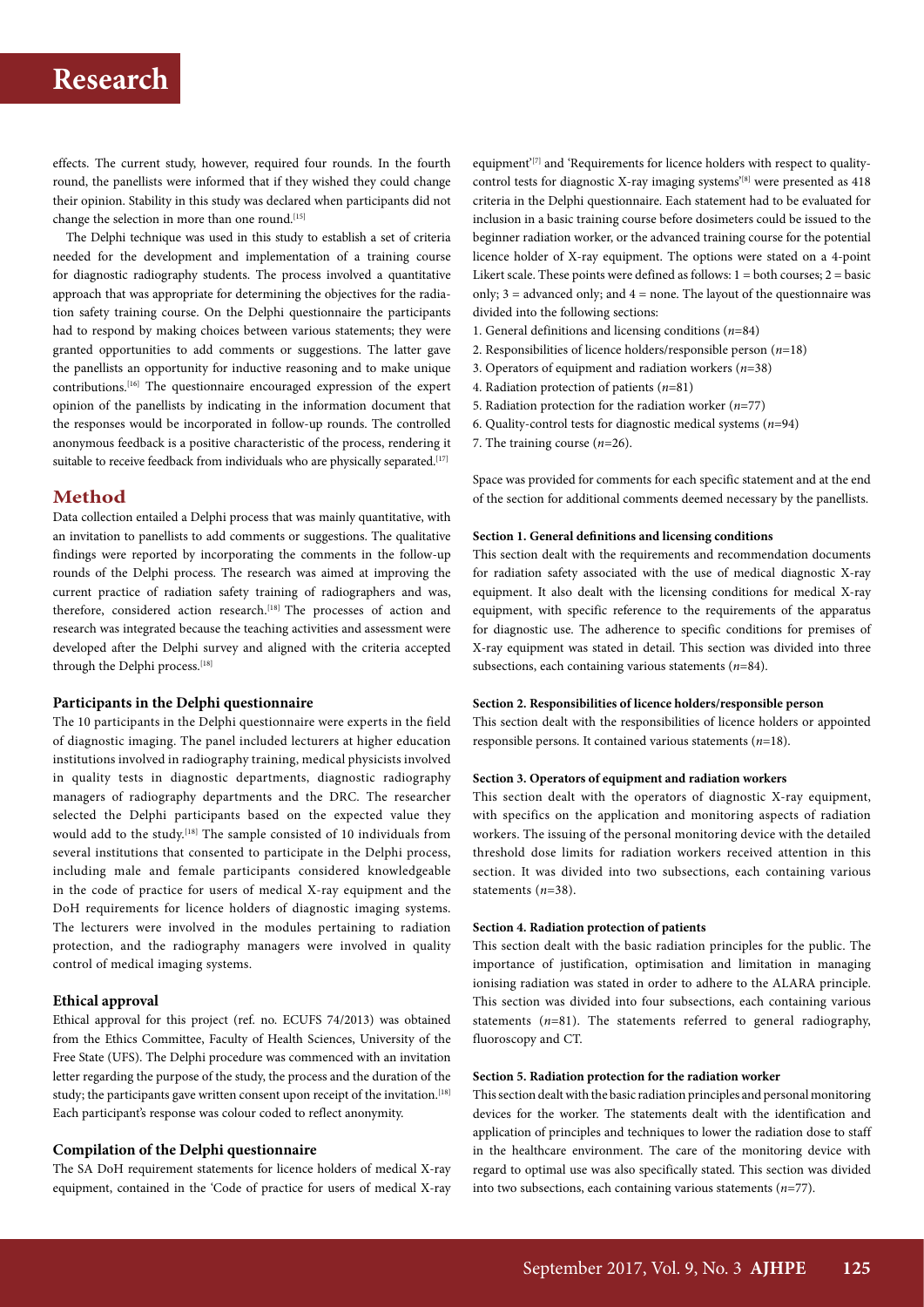#### **Section 6. Quality-control tests for diagnostic medical systems**

This section dealt with the requirements for licence holders with regard to quality-control tests for diagnostic imaging systems. The recording, interpretation and management of the results of the tests received meticulous focus. The frequencies of the tests were listed for diagnostic, CT and mammography equipment. This section was divided into four subsections, each containing various statements (*n*=94).

#### **Section 7. The training course\***

This section dealt with the training course presentation and assessment. The statements dealt with the learning and teaching activities for the basic and advanced courses in terms of the presentation, either online or in a classroom setting. This section contained various statements (*n*=26). The percentage of participants making a specific choice on the Likert scale is indicated as selecting either 'Strongly agree', 'Agree', 'Disagree' or 'Strongly disagree'; e.g.  $1 = 80\%$ ;  $2 = 0\%$ ;  $3 = 20\%$ ;  $4 = 0\%$ , with 1, 2, 3 and 4 referring to the respective terms on the scale in the order mentioned above.

## **Results**

The researcher manually prepared the analysis of the various rounds of the Delphi process. The researcher also entered all quantitative responses in Microsoft Excel (USA) for calculation of consensus and stability and the development of the questions for the next round. The qualitative data were categorised into themes to make an identifying summary. These common themes were added in the next round as additional criteria items. The new items were incorporated in the following round and communicated as such to the panellists. Every round served to refine the results of the previous rounds.[11]

A response rate of 100% was obtained in all four rounds of the Delphi process. Consensus was reached when 80% of the panellists agreed on a certain criterion.<sup>[19]</sup> Consensus was reached on 309/418 (74%) statements in the questionnaire. Among the 418 statements, consensus was reached on 13 selections for both basic and advanced training and assessment, 131 selections for basic training and assessment, and 137 selections for advanced training and assessment, with no exclusion of any statements from the training and assessment.

Stability was determined on completion of the fourth round. Linstone and Turoff<sup>[15]</sup> describe stability as the tendency of expert opinions to merge when there is stability in the movement of the group's responses. Stability, which may be declared when movement of opinion of the group as a whole has reached stability, was acquired with regard to the remaining 26% of statements.

## **Discussion and recommendations**

The relatively high degree of consensus and stability, combined with no statements being excluded from the training and assessment by a diverse group of panellists, support the appropriateness of the conclusions drawn from these data.

The comments from the Delphi panellists regarding the content of radiation safety and assessment provided insight that guided the researcher to consider important aspects, e.g. the basic training must address the awareness of principles, and the advanced training must engage the student in more in-depth training. Section 7 of the Delphi questionnaire dealt with the presentation of the training and the panellists' opinions on the assessment of radiation safety. The panellists strongly agreed that all the criteria on which consensus was reached in the survey had to be included in both the basic and advanced assessment. They also agreed that the Delphi questionnaire covered all the aspects required to use diagnostic X-ray

equipment safely, with the comment that it was comprehensive without the guarantee of completeness. The panellists strongly agreed that successful completion of the basic and advanced training should be confirmed by assessment, and that the score to indicate successful completion of both assessments should be a minimum of 75%.

The panel disagreed that distance learning was appropriate for basic training, as students need hands-on training. The panel did not reach consensus on the appropriateness of distance learning for advanced training. They disagreed that the student would master the content of the training by self-learning and added specifically that there was a need to execute the tests, and that evidence should be recorded for the advanced students. The panellists strongly agreed that content on risks of radiation and interaction of radiation and tissue had to be included in the basic training.

Further comments from the panellists included that insight in the workload should be evenly distributed between the training, and that the advanced training should build on criteria for the basic training. The information contained in the training was regarded as necessary for different reasons, including professional, clinical, or compliance. Repetition of the content, according to the panellists, would ensure a high degree of understanding and recollection. Information was allocated to the basic training, which the students could use immediately, but information on technical equipment and structural specifications was recommended for the advanced training. The concluding comments addressed the need for supervision and monitoring for both trainings to ensure that correct quality tests were carried out and that candidates gained understanding of acceptable limits of the tests. Flexibility was reiterated in terms of the offering and assessment owing to the reality of scarce resources in SA.

The comments from the panellists provided insight in and guidance for the final list of criteria to be included in either the basic or advanced training and assessment. The comments were incorporated in the teaching and learning activities.

# **Conclusion**

By involving a panel of experts to determine the content of radiation safety training and the criteria and methods for assessment, the study can make a contribution to the existing body of knowledge in the field of radiography. Furthermore, the training programme has already been found to deliver a better-trained 1st-year student to the radiography profession and practice.

To equip the radiation worker with standardised knowledge and expect from the student to provide standardised evidence of mastery of radiation safety principles and requirements, is a major step to optimally apply the currently neglected ALARA principle in practice.

\***Supplementary information.** An appendix is available from the corresponding author on request.

**Acknowledgements.** The authors wish to thank the Health and Welfare Sector Education and Training Authority (HWSETA) for funding, Prof. Driekie Hay-Swemmer for assistance with the preparation of the article, and Dr Daleen Struwig for final technical and editorial preparation of the manuscript.

**Author contributions.** BvdM was responsible for the literature search, conceptualisation, design of the training and assessment, and drafting of the manuscript. SK, as the study leader, and MMN, as the co-study leader, revised the manuscript critically. All three authors approved the final version of the manuscript submitted for publication.

**Funding.** Funding was provided by HWSETA. **Conflicts of interest.** None.